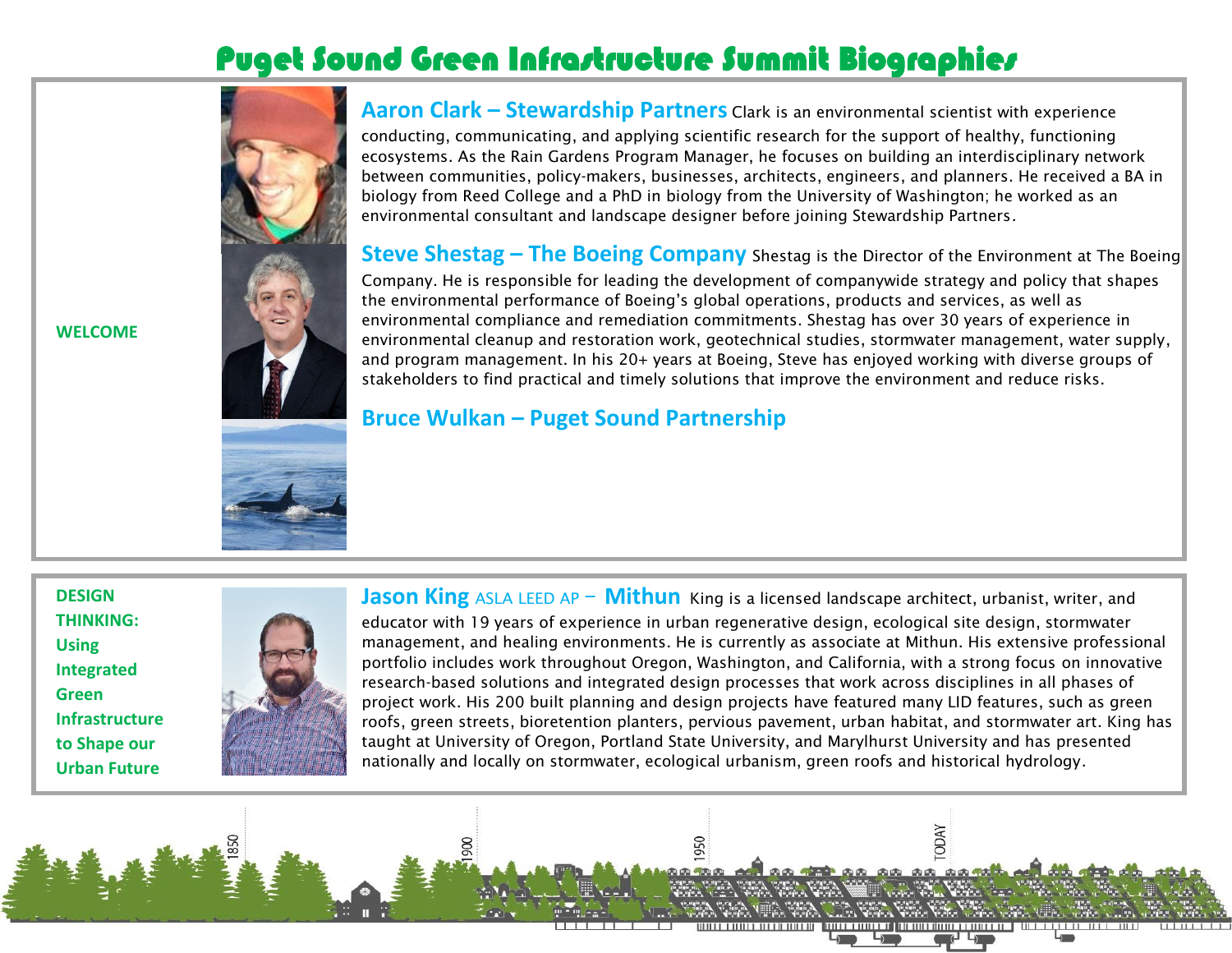**PANEL: Intersectional Strategies: Growing the Clean Water & Green Infrastructure Constituency in Puget Sound**



8

**Pam Emerson – City of Seattle** Emerson is a Green Infrastructure Policy Advisor for the City of

Seattle, where she promotes strategies to accelerate green infrastructure implementation and normalize low impact development. Pam led the development of Seattle's five-year GSI Implementation Strategy (2015- 2020) and its City-wide low impact development code integration process. Pam holds a BS in biology and an MA in science education from Cornell University, as well as an MLA in landscape architecture/urban ecological design from the University of Washington. Pam worked previously as a policy advisor with the U.S. EPA Region 10 on children's environmental health issues and air toxics and with the City of Seattle on climate change engagement.

#### **Sudha Nandagopal – Seattle Office of Sustainability and Environment** Nandagopal

is the Equity and Environment Initiative Program Manager and also a connector, storyteller, organizer, community builder, and campaigner working at the intersection of environmental, racial, and social justice issues. Through her career in strategic communications and campaigns, and her leadership for movementbuilding organizations such as OneAmerica and OneAmerica Votes, Nandagopal has developed an expertise in engagement that moves people to action with a particular focus on building power with communities of color, immigrants, refugees, and individuals with limited English proficiency. Nandagopal graduated from Cornell University with a degree in Biology and Society and a specialization in environment, policy, and writing.

#### **Alberto Rodriguez - Duwamish River Cleanup Coalition/TAG** Originally from Honduras,

Rodriguez moved to the Pacific Northwest in 2010 after getting his degree in Biology and working on several environmental conservation, community engagement, and research projects in Honduras and Guatemala. Since joining the Duwamish River Cleanup Coalition Technical Advisory Group (DRCC/TAG) in 2011, his inclusive and unconventional community engagement work has been featured at several local, regional, national, and international conferences. Rodriguez's work has also been recognized with several awards: locally by the Sustainable Path Foundation and the South Park Neighborhood Association; and internationally by the International River Foundation, International Water Centre Alumni Network, and Oceana Gold Corporation as one of three finalists for the first-ever Emerging River Professional Award.

**Dionne Foster – Puget Sound Sage** Foster leads climate and environmental justice policy

priorities at Puget Sound Sage. She is passionate about using community-powered research to inform policy decisions and support social movements. Prior to joining Sage, Foster worked at Got Green, supporting the development of a grassroots community-led climate agenda through surveying people with low incomes and people of color in Seattle. She is a co-author of the King County Determinants of Equity Report. Dionne holds an MA in Social Work from the University of Washington.

**LODAY** 

**AA AA AA**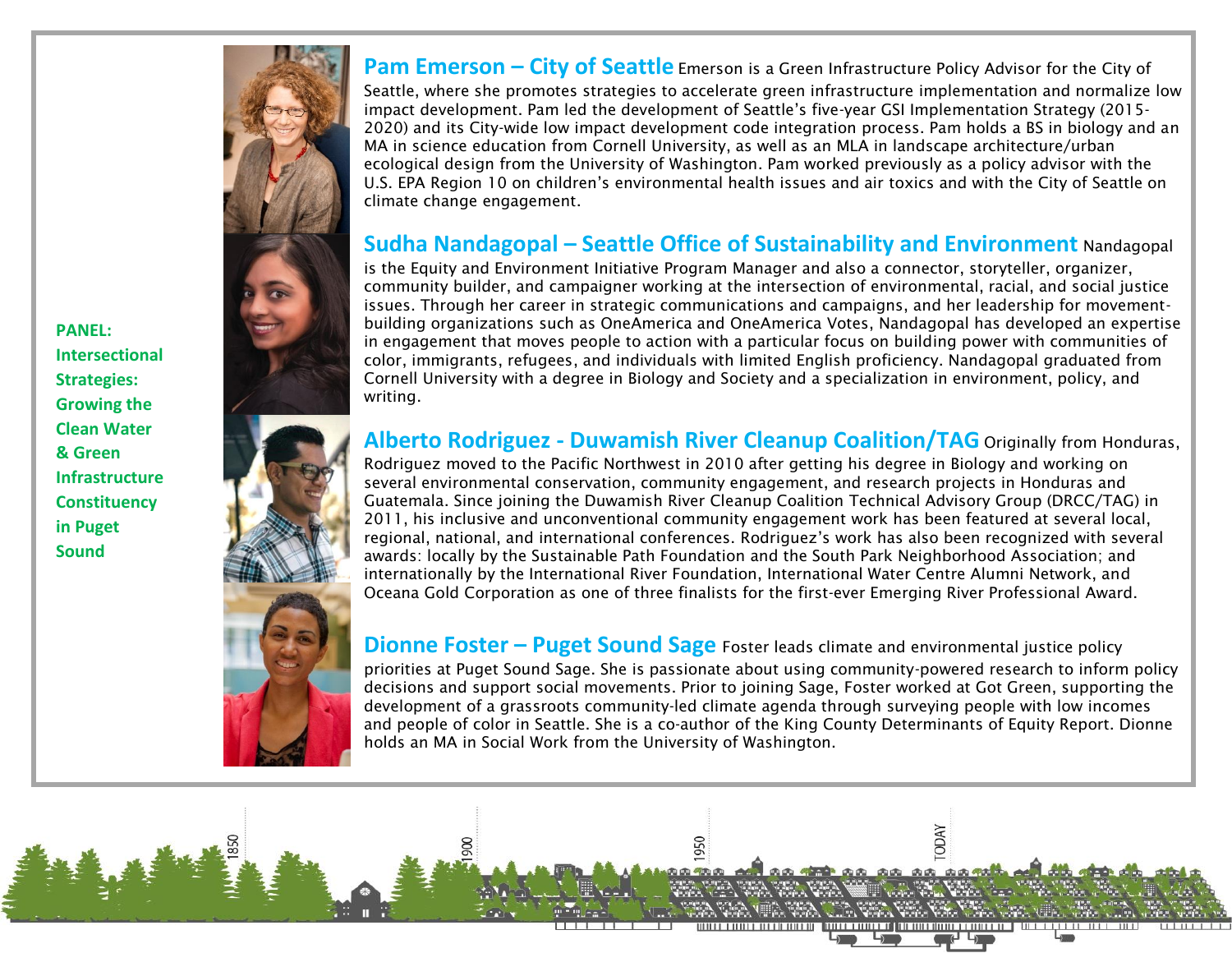**LUNCH: What is innovation? What drives innovation?**



**Egils Milbergs – Center for Accelerating Innovation** Milbergs is the founder and CEO of

the Center for Accelerating Innovation that provides policy development and consulting services for innovation-based economic development, entrepreneurship and sustainability. From 2008-2013, he served as executive director of the Washington Economic Development Commission with a mission to help Washington become the most innovative region in the world. He previously served as strategy advisor to the National Innovation Initiative, president of the National Council for Advanced Manufacturing, Deputy Assistant Secretary of Commerce for Productivity, Technology and Innovation, Executive Director of the President's Commission on Industrial Competitiveness, and research director at SRI International. He is a graduate of Harvard College.

**Ellen Southard – Salmon-Safe** Southard has worked as the outreach manager for Puget Sound

**AFTERNOON PANELS: Innovative Ways to Accelerate Stormwater Action**

**Panel A: Policy and Partnership**



with Salmon-Safe's alliance team at Stewardship Partners for 6 years. She leads education and community engagement efforts for the Salmon-Safe site certification. Most recently, she has been managing the Salmon-Safe program with Vulcan Development and their commitment to the Clinton Global Initiative to be the first accredited developer working towards net zero impacts on watersheds. Throughout her career, Southard has been involved with a large number of planning and policy initiatives that support urban ecology, farmland preservation, historic resources, and cultural corridor formation.

**Craig Holland – NatureVest** Holland is NatureVest's Director of Product Development,

specializing in green infrastructure investment and deployment. A contributing author to "Creating Clean Water Cash Flows," he helped develop private financing mechanisms for Philadelphia's Green City Clean Waters initiative. He previously served as the Director of Operations for BioLite, a clean energy product manufacturer. Holland holds an MSc in Sustainability Management from Columbia University; his thesis focused on Environmental Impact Bonds for green infrastructure.

**Mark Grey – Stephen C. Grey and Associates** Grey will discuss his new project, the Tableau Headquarters in Fremont. Inspired by saving salmon, the project features a cascading bioswale which will treat stormwater from the Aurora Bridge.

**TODAY** 

**AA AA AA**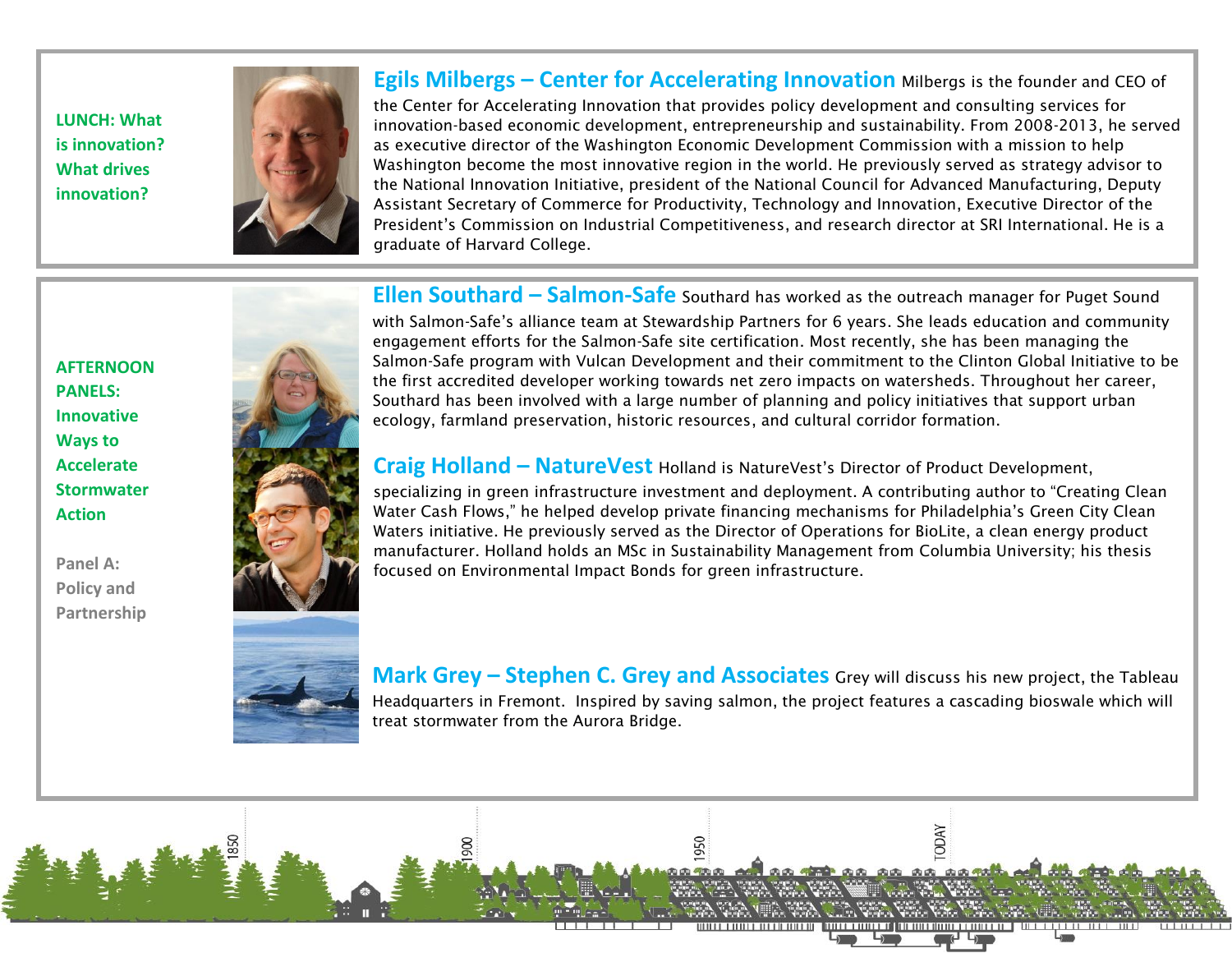**Panel A: Policy and Partnership**



**Chris van Daalen – Northwest EcoBuilding Guild** Van Daalen is the creator and Principal

Investigator of the Code Innovations Database and Education Coordinator for the Northwest EcoBuilding Guild. The Code Innovations Database documents how proven innovations in stormwater management meet and support evolving building and development codes. He also facilitates the cross-sector Vision2Action Symposium for regional collaboration on adapting to new low impact development regulations. Van Daalen has 25 years of experience with Pacific Northwest environmental and sustainable development, forging collaborative partnerships with government, educators and industry to promote forest protection, watershed restoration, and green building.

**Danielle Shaw – Washington Environmental Council** Shaw is the Puget Sound Program Associate for the Washington Environmental Council, a nonprofit, statewide advocacy organization that has been driving positive change to solve Washington's most critical environmental challenges since 1967.

**Panel B: Optimization, Efficiency, and Decisionmaking**



**Ani Jayakaran – Washington State University** Jayakaran is an Associate Professor with Washington State University Extension. His role is to meet outreach and research needs related to water resources and green stormwater infrastructure. He is affiliated with the Washington Stormwater Center, has a doctoral degree in Biosystems Engineering, and is a licensed engineer in the State of Washington.

**Jenifer McIntyre – Washington State University** McIntyre is an aquatic ecotoxicologist at Washington State University's Puyallup Research and Extension Center. Her research focuses on the biological effectiveness of green stormwater to prevent toxic impacts in aquatic animals receiving runoff from urban areas.

**TODAY** 

**AA AA AA**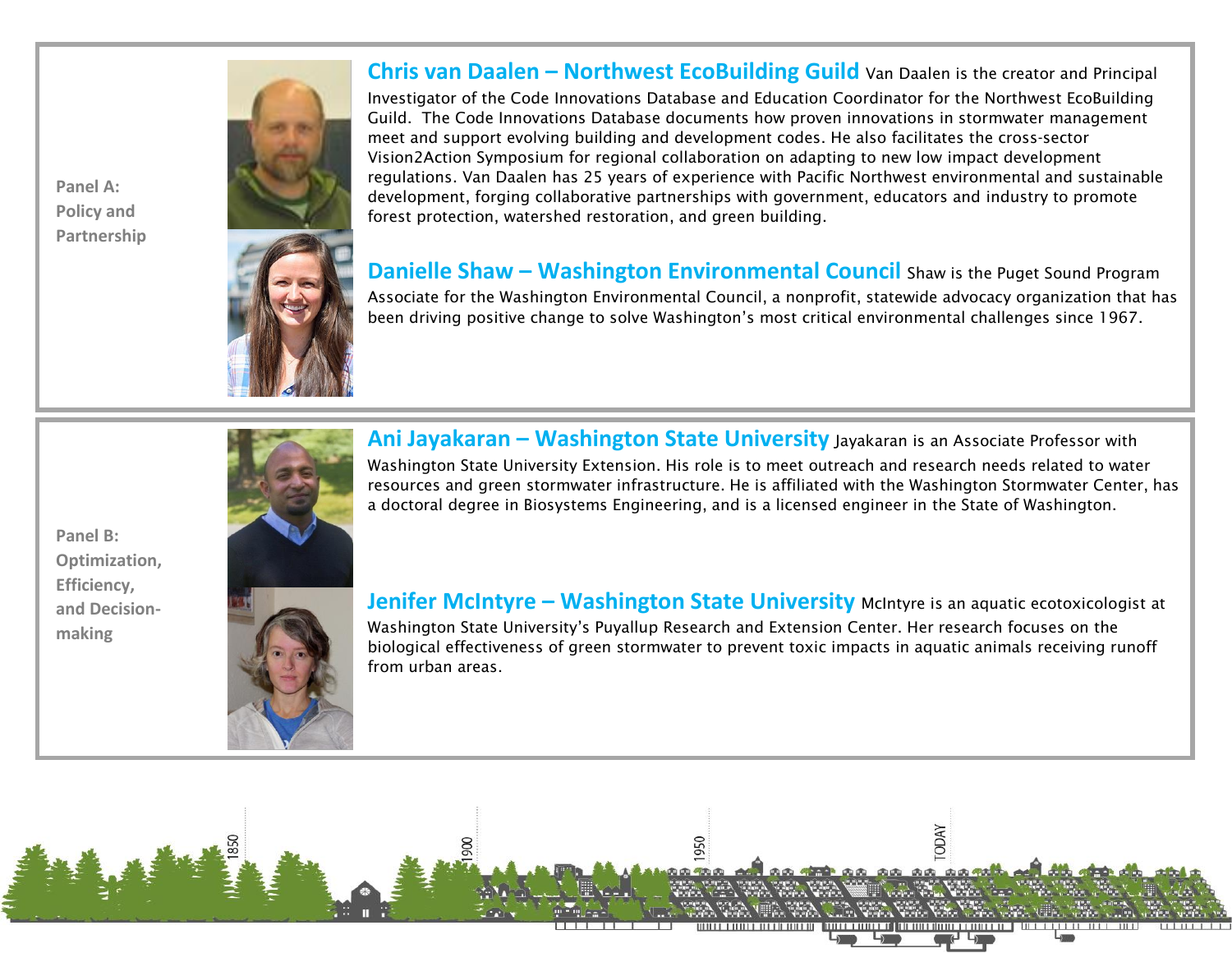**Panel B: Optimization, Efficiency, and Decisionmaking**

**Panel C:** 

**ng Green Infrastructure**

**Communicati**



#### **Tracy Stanton – Urban Waters Federal Partnership** Stanton is an independent consultant

currently funded by the U.S. Forest Service to coordinate the Urban Waters Federal Partnership effort in the Green-Duwamish Watershed in Seattle. This work dovetails with that of the Regional Open Space Strategy, a project under the auspices of the University of Washington's Green Futures Research and Design Lab, where she leads the Ecosystem Services and Regional Prioritization Committee efforts. Since relocating to Seattle in July 2009, Stanton has worked with a number of regional NGOs including the Bullitt Foundation, The Freshwater Trust, The Willamette Partnership, and Earth Economics. She holds a MPP degree in Public and Environmental Policy from the University of Maryland and a BA from the Ohio State University.

**Tracy Tackett** PE **– Seattle Public Utilities** Tackett is the Green Stormwater Infrastructure (GSI)

Program Manager for Seattle Public Utilities. She is responsible for management, direction, and decision making for capital improvement projects and significant programs focused on using green infrastructure to reduce the effects of Seattle's urban stormwater runoff on receiving water bodies. She has designed innovative projects, directed design standards for GSI in Seattle's street rights-of-ways, and developed GSI requirements for City of Seattle stormwater code. She directs evaluation of GSI solutions as part of capital improvement projects to achieve multiple stormwater goals and works to integrate GSI with other City sustainability goals. Tackett holds an MS in Civil and Environmental Engineering from the University of Washington.

**Scott Miller – Resource Media** Miller is the President of Resource Media, a non-profit

communications firm that works with partners to broaden the base of support for policies and actions that promote healthy, just, and sustainable communities. Scott spent 23 years as a television journalist, including 15 years covering the environment for KING 5 TV, the NBC affiliate in Seattle. Miller's work has won three Emmy awards and was recognized by the Associated Press, the Society of Professional Journalists, and the Society of Environmental Journalists. Scott returned to lead Resource Media in August of 2012. He graduated from the University of Oregon in 1979 with a degree in journalism.

**Peter Donaldson – Sustainability Ambassadors** Donaldson is a strategic storyteller with over 30 years of experience in theater, public speaking, curriculum design, community facilitation, and classroom instruction from grade school to college. Once, with a full grey beard, he toured the nation in character as Leonardo da Vinci asking the question, "Are we in a new Renaissance?" Donaldson is the Director for Sustainability Ambassadors, coaching student, teacher, and community leaders to drive collective impact by using sustainability education to make measurable improvements in community conditions.

**TODAY** 

**AA AA AA** 

මි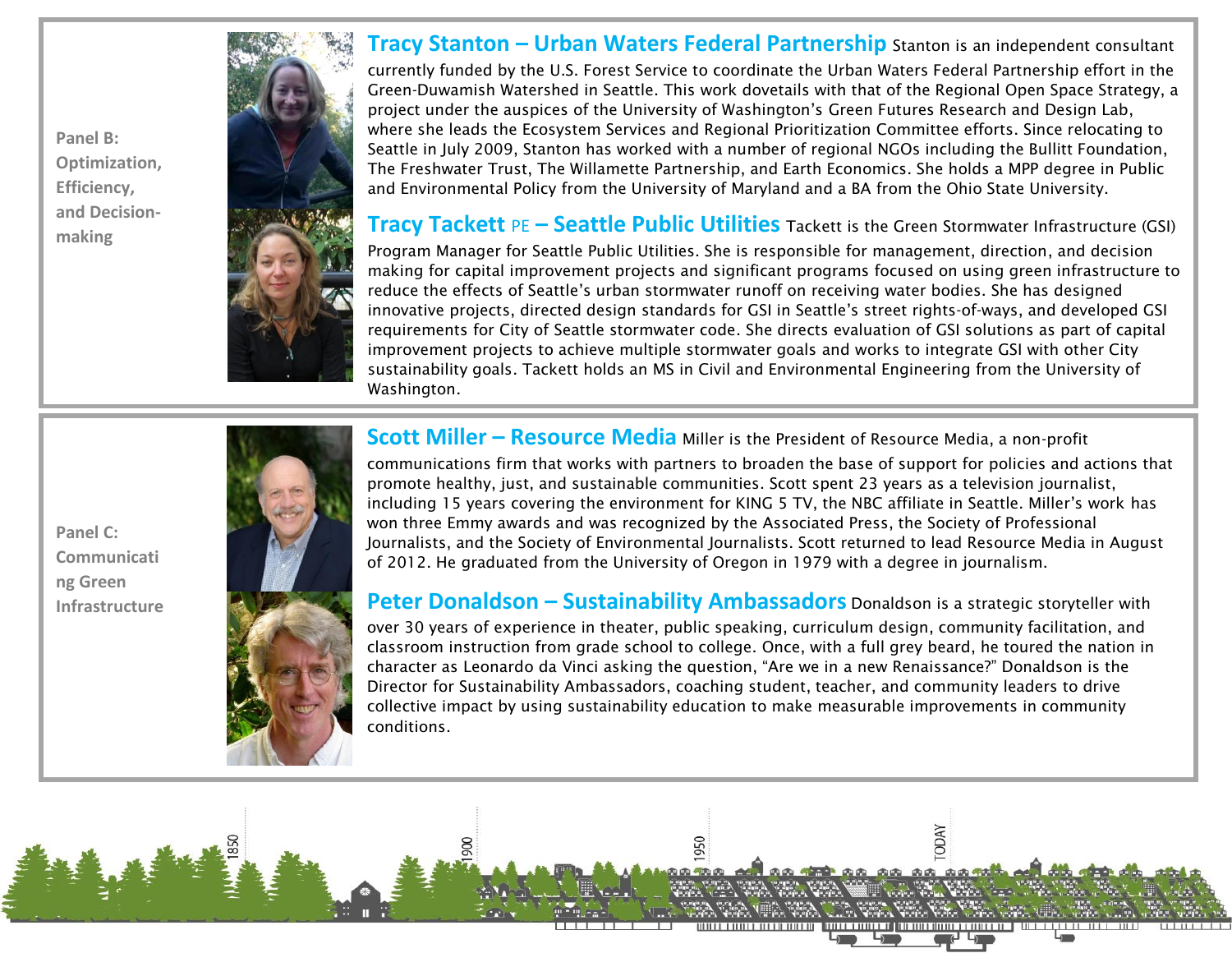**Panel C: Communicating Green Infrastructure**



**Freeman Anthony – City of Bellingham** Anthony has been a project engineer with the City of

Bellingham since 2006. He has designed and administered many low impact street projects, including large scale bioretention and porous concrete installations. He is the chair of the APWA Transportation Committee and is on the board of directors for Greenroads

**Jessie Israel - The Nature Conservancy** Isreal is leading The Nature Conservancy's work to clean up and restore Puget Sound as the Puget Sound Conservation Director and is also the chief architect for advancing their work in urban areas. As a public servant, consultant, and non-profit leader, Jessie has a twenty year track record of bringing together groups to invest in local community development, environment, and equity issues. She has trained around the world on building public-private partnerships & developing sustainable communities. Isreal spent more than two years as a volunteer with the United States Peace Corps in rural Guinea, West Africa and has a BA in Political Science from Seattle University.

**Cari Simson – Urban Systems Design** Simson is the owner of Urban Systems Design, which was founded in 2009 and provides professional consulting services to clients to improve urban livability and resilience through integration of collaborative, whole systems approaches. The firm specializes in delivering expert leadership to projects that exemplify effective public-private partnerships, interagency coordination, and community engagement to transform the built environment. As a trusted community leader, the firm is dedicated to promoting service equity and broad participation to develop creative, resilient solutions to urban water quality challenges.

**Kathleen Wolf – University of Washington** Wolf is a Research Social Scientist with the College of the Environment at the University of Washington and a research associate with the Pacific Northwest Research Station, USDA Forest Service. Her research focus is the human dimensions of urban forestry and urban ecosystems, particularly human health. Another interest the translation of scientific evidence for use in local government policy and planning.

TODAY

. . . . . .

**DISCUSSION: Multiple Benefits of GI - Human Health, Equitable Access, and Green Economy**